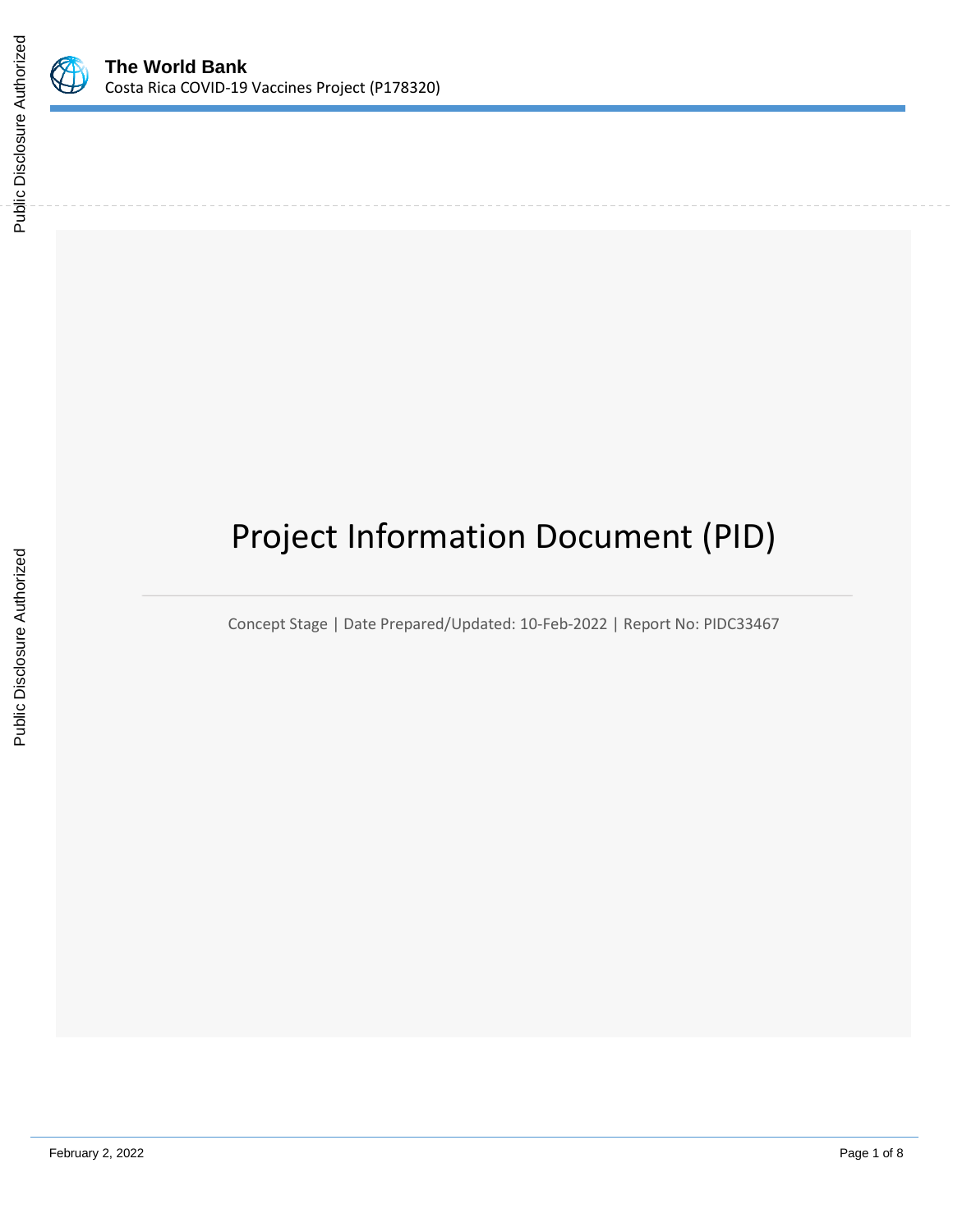

## **BASIC INFORMATION**

## **A. Basic Project Data**

| Country                             | Project ID                      | Parent Project ID (if any)                                                        | <b>Project Name</b>                                         |
|-------------------------------------|---------------------------------|-----------------------------------------------------------------------------------|-------------------------------------------------------------|
| Costa Rica                          | P178320                         |                                                                                   | Costa Rica COVID-19<br><b>Vaccines Project</b><br>(P178320) |
| Region                              | <b>Estimated Appraisal Date</b> | <b>Estimated Board Date</b>                                                       | Practice Area (Lead)                                        |
| LATIN AMERICA AND<br>CARIBBEAN      | Mar 16, 2022                    | May 20, 2022                                                                      | Health, Nutrition &<br>Population                           |
| <b>Financing Instrument</b>         | Borrower(s)                     | <b>Implementing Agency</b>                                                        |                                                             |
| <b>Investment Project Financing</b> | Republic of Costa Rica          | National Commission for<br><b>Risk Prevention and</b><br>Emergency Response (CNE) |                                                             |

**Proposed Development Objective(s)** 

Increase COVID-19 vaccination coverage among the population of Costa Rica.

## **PROJECT FINANCING DATA (US\$, Millions)**

#### **SUMMARY**

| <b>Total Project Cost</b> | 120.00 |
|---------------------------|--------|
| <b>Total Financing</b>    | 120.00 |
| of which IBRD/IDA         | 120.00 |
| <b>Financing Gap</b>      | 0.00   |

### DETAILS

| <b>World Bank Group Financing</b>                            |        |
|--------------------------------------------------------------|--------|
| International Bank for Reconstruction and Development (IBRD) | 120.00 |
|                                                              |        |

| <b>Environmental and Social Risk Classification</b> | <b>Concept Review Decision</b>                                   |  |
|-----------------------------------------------------|------------------------------------------------------------------|--|
| Substantial                                         | Track II-The review did authorize the preparation to<br>continue |  |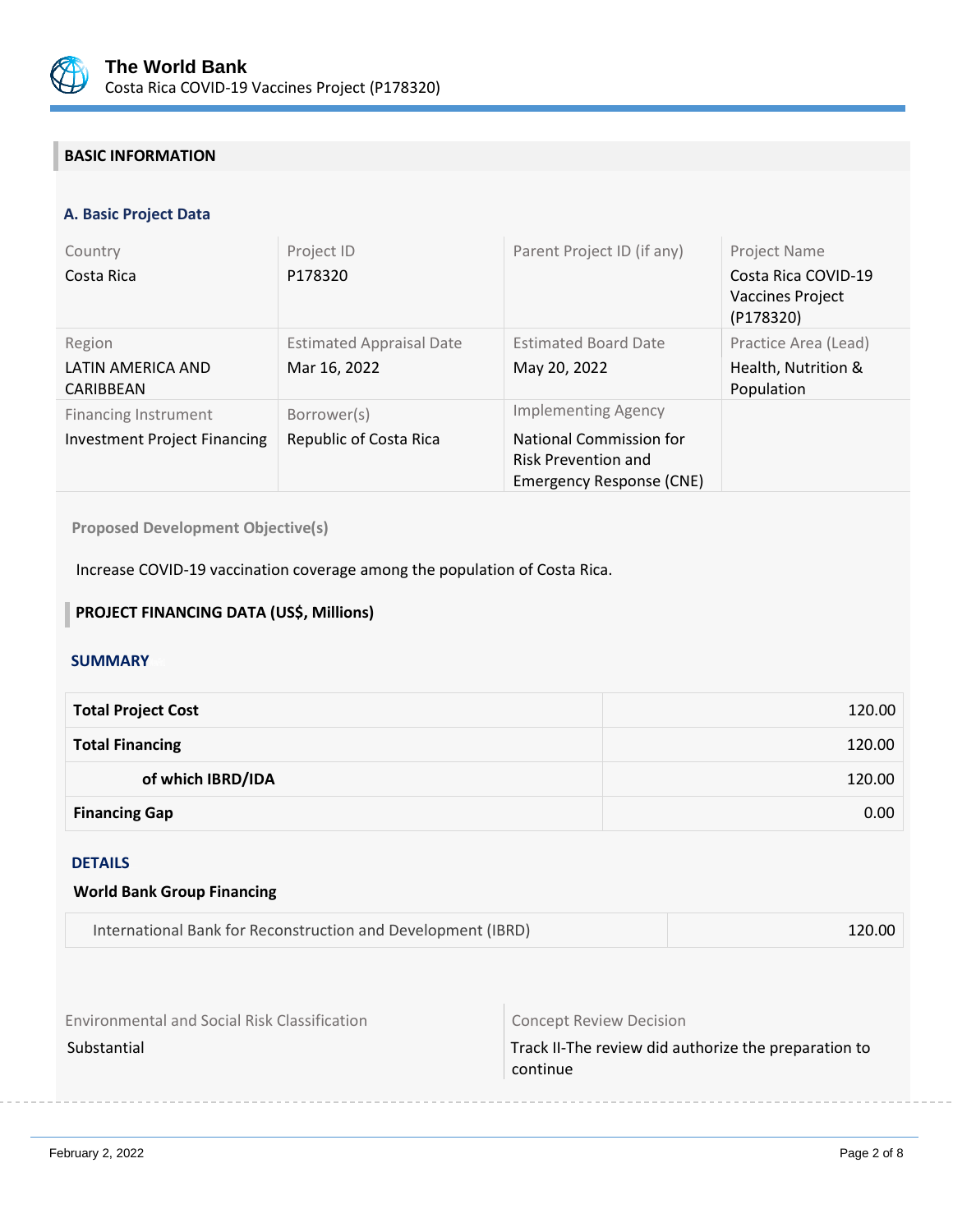

## **A. Introduction and Context**

### Country Context

1. **The COVID-19 pandemic is having severe impacts on Costa Rica's economy.** In 2020, the pandemic resulted in a sharp decline in economic activity, weakening the country's fiscal accounts and exacerbating pre-existing imbalances. The Gross Domestic Product (GDP) contracted 4.1 percent in 2020, the largest drop in four decades. The GDP is projected to recover by 3.8 percent in 2021, reaching the pre-pandemic level by end-2022. Growth is expected to remain strong in 2022 and then gradually converge to its potential (around 3 percent). The fiscal situation has worsened because of declining revenues and higher spending to cover health services and emergency social transfers. The COVID-19 crisis is also causing an increase in poverty and unemployment, especially for the most vulnerable populations, partly due to the impact of the health emergency on tourism and trade, plus a contraction in areas such as agriculture and construction.

2. **After a first peak in December 2020 and two more waves in May and September 2021, the country is now threatened by the rapid spread of the Omicron and the Delta variants.** While the number of COVID-19 cases remained relatively low until June 2020, the number of new cases picked up quickly. New confirmed cases remained high from August 2020 through January 2021 and then picked up again from February until September 2021, resulting in one of the highest rates of confirmed cases per population in the Latin America and Caribbean (LAC) region. After a subsequent sharp drop and stabilization of cases at a low level, the incidence rate has been recently on the rise since the appearance of the Omicron variant in Costa Rica, which is suspected to be the source of yet another wave of COVID-19 infections in Costa Rica. As of February 1, 2022, Costa Rica has had 701,471 cumulative cases and 7,593 cumulative deaths.<sup>1</sup>

3. **The Government of Costa Rica has implemented timely, well-targeted public health measures to contain the pandemic since early-March 2020.** On December 24, 2020, the country began vaccinating its population against COVID-19. Implemented measures included mandatory quarantines, closures of schools, public offices and most public spaces, reduced work hours in the private sector, travel restrictions, border closures, and construction of a specialized hospital for COVID-19 treatment. As of January 3, 2022, the population aged 12 years old and older, including immigrants, have access to the vaccine in Costa Rica. Costa Rica is now stepping up efforts to deploy booster shots to individuals who had received their second dose at least six months ago, starting with employees of first response institutions, employees and residents of long-stay residencies and people 65 years old and older, and extending vaccination to the population 5-11 years old. Vaccination of children 5-11 years old started in early January 2022, and distribution of booster doses is already underway. As of January 31, 2022, Costa Rica has administered nearly 8.32 million doses of the COVID-19 vaccine, achieving a vaccination rate of 79 per 100 inhabitants (71.54 percent of population fully vaccinated).

#### Sectoral and Institutional Context

4. **International health emergency preparedness assessments indicate that Costa Rica is well prepared to respond to health-related emergencies.** With an overall assessed capacity of 77 percent (2020), Costa Rica's ability to prevent, detect and respond to infectious disease outbreaks is above the regional and global averages, i.e., 72 percent and 65 percent respectively.<sup>2</sup> The 2021 Global Health Security Index (GHSI) also suggests that Costa Rica is relatively well positioned among other countries in the region, with an index score of 40.8 out of 100, ranking 9 among all LAC countries

<sup>2</sup> WHO. State Parties Self-Assessment Annual Reporting Tool. 2019.

 $\overline{a}$ 

<sup>1</sup> Ministry of Health, Costa Rica. URL: https://www.ministeriodesalud.go.cr/index.php/centro-de-prensa/noticias/741-noticias-2020/1725-situacionnacional-covid-19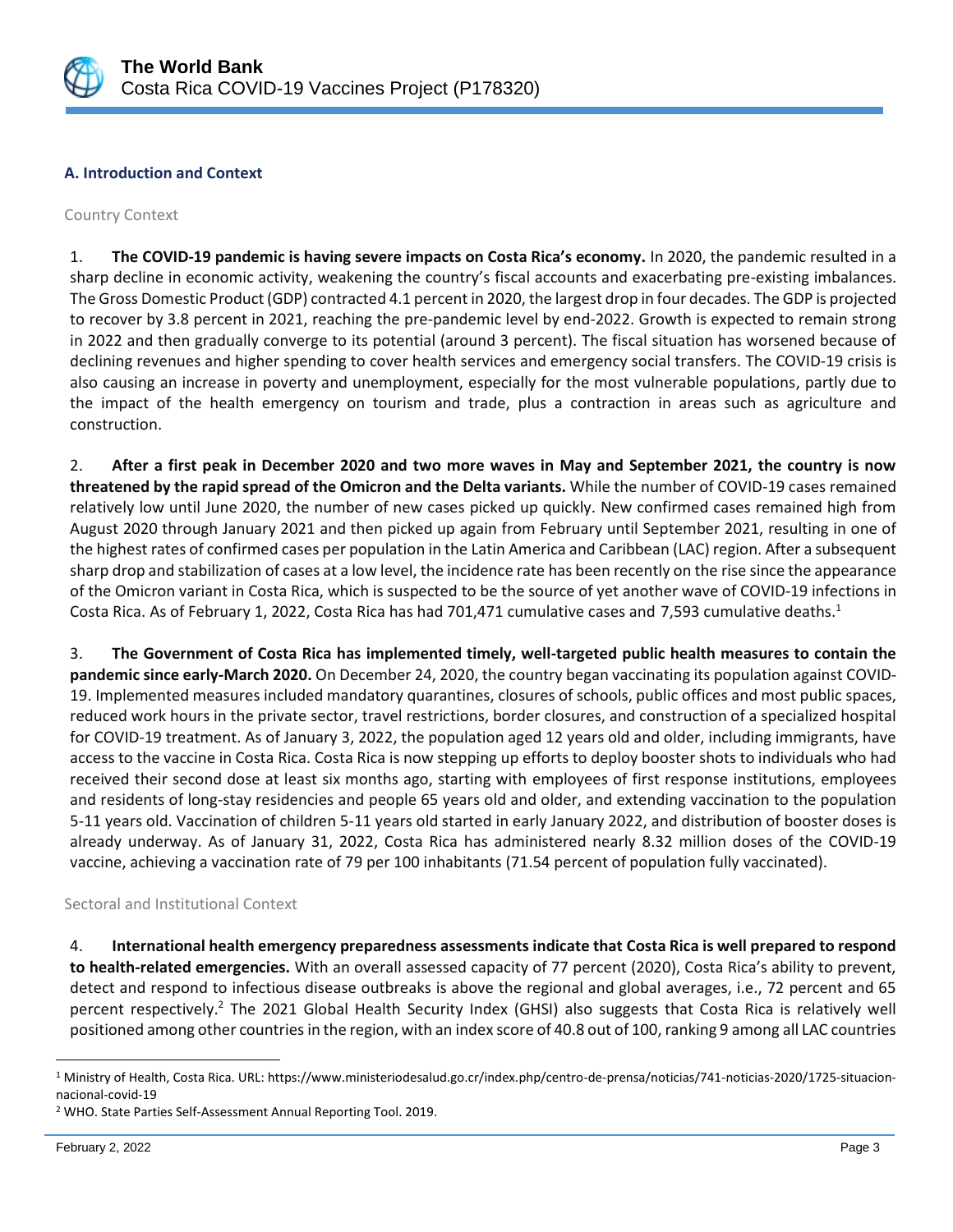

and 73 out of 195 overall countries.<sup>3</sup> Furthermore, the prevention and control of vaccine-preventable diseases is one of the main public health priorities in Costa Rica. Immunization in Costa Rica is coordinated by the National Commission of Vaccination and Epidemiology (CNVE), which has a technical role, and implemented by the Costa Rican Social Security (Caja *Costarricense de Seguro Social,* CCSS), the main provider of immunization services in the country. The immunization system is almost entirely financed by the Government of Costa Rica and vaccines are offered universally and free of charge by the public health services at national level.<sup>4,5</sup> The country's childhood immunization program is high performing.

5. **Costa Rica has strong and well-coordinated institutions to respond to health emergencies.** The historically robust, universal health care system has allowed the country to timely respond to the challenges of infectious disease outbreaks, such as the COVID-19 pandemic. In addition, the National Law of Emergencies and Risk Prevention established the National Commission for Risk Prevention and Emergency Response (CNE, *Comisión Nacional de Prevención de Riesgos y Atención de Emergencias*) as the lead entity for risk management and emergency prevention, response and recovery, including disease outbreaks. Following the confirmation of the first cases of COVID-19 in Costa Rica, on March 6, 2020, the Government extended the declaration of a health emergency to respond to cases of COVID-19 through Decree N° 42227-MP-S, $^6$  which is still in force. Since then, the CNE has coordinated all aspects of the response to the outbreak. The Government of Costa Rica's vaccine coverage and purchase plan, the National Deployment and Vaccination Plan (NDVP),<sup>7</sup> is a central part of its national vaccination readiness. Costa Rica's vaccine strategy is to vaccinate everyone who is eligible and willing to get the vaccine in an effort to achieve community immunity. Since October 2021, vaccination is open to everyone 12 years and older.

6. **This Project is being proposed at a crucial juncture in the Government of Costa Rica's response to COVID-19**. As of January 31, 2022, vaccination coverage is well advanced among all eligible groups – ranging from 96.4 percent with at least one dose for adults over 58 years of age to 12.2 percent among children between 5 and 11 years of age.<sup>8</sup> The Government is now determined to advance deployment of booster shots and pediatric vaccines (vaccines for children 5-11 years old), both of which are already underway. Booster shots and additional doses will be used following World Health Organization (WHO) guidance, beginning with people 65 years old and older, first responders, and residents and employees of long-stay homes in which elderly and persons with disabilities reside. The proposed project will support the Government of Costa Rica COVID-19 vaccine efforts and will be a key contribution to the World Bank Groups (WBG)'s overall COVID-19 response as part of the COVID-19 Strategic Preparedness and Response Program (SPRP) using the Multiphase Programmatic Approach (MPA), approved by the WBG's Board of Executive Directors on April 2, 2020, and the Additional Financing (AF) to the SPRP for vaccines approved on October 13, 2020.

Relationship to CPF

7. **The proposed Project is well aligned with the World Bank's Country Partnership Framework (CPF) for Costa Rica FY16-FY20 discussed by the Board of Executive Directors on April 13, 2015.** The proposed project contributes to the first (i.e., reducing constraints to productive inclusion) and second pillar (i.e., bolstering fiscal, social and environmental sustainability) of the CPF. The proposed Project is also linked with the objectives of the Costa Rica's National Development and Public Investment Plan 2019-2022, and the National Health Plan 2016-2020.

 $\overline{a}$ 

<sup>3</sup> Ranking countries from better prepared (#1) to worst prepared (#195).

<sup>4</sup> Norma Nacional de Vacunación, 2013. Costa Rica.

<sup>5</sup> *Experiencia de Costa Rica -Retos del programa de vacunación:* [https://ghc.fiu.edu/\\_assets/docs/immunization-arroba.pdf](https://ghc.fiu.edu/_assets/docs/immunization-arroba.pdf)

<sup>6</sup> And its modificatory decree N° 42630-MP-S.

<sup>7</sup> Manual de Procedimientos para la ejecución de vacunación contra COVID-19 en los establecimientos de salud de la Caja Costarricense de Seguro Social

<sup>8</sup> Source: CCSS. URL: https://www.ccss.sa.cr/web/coronavirus/vacunacion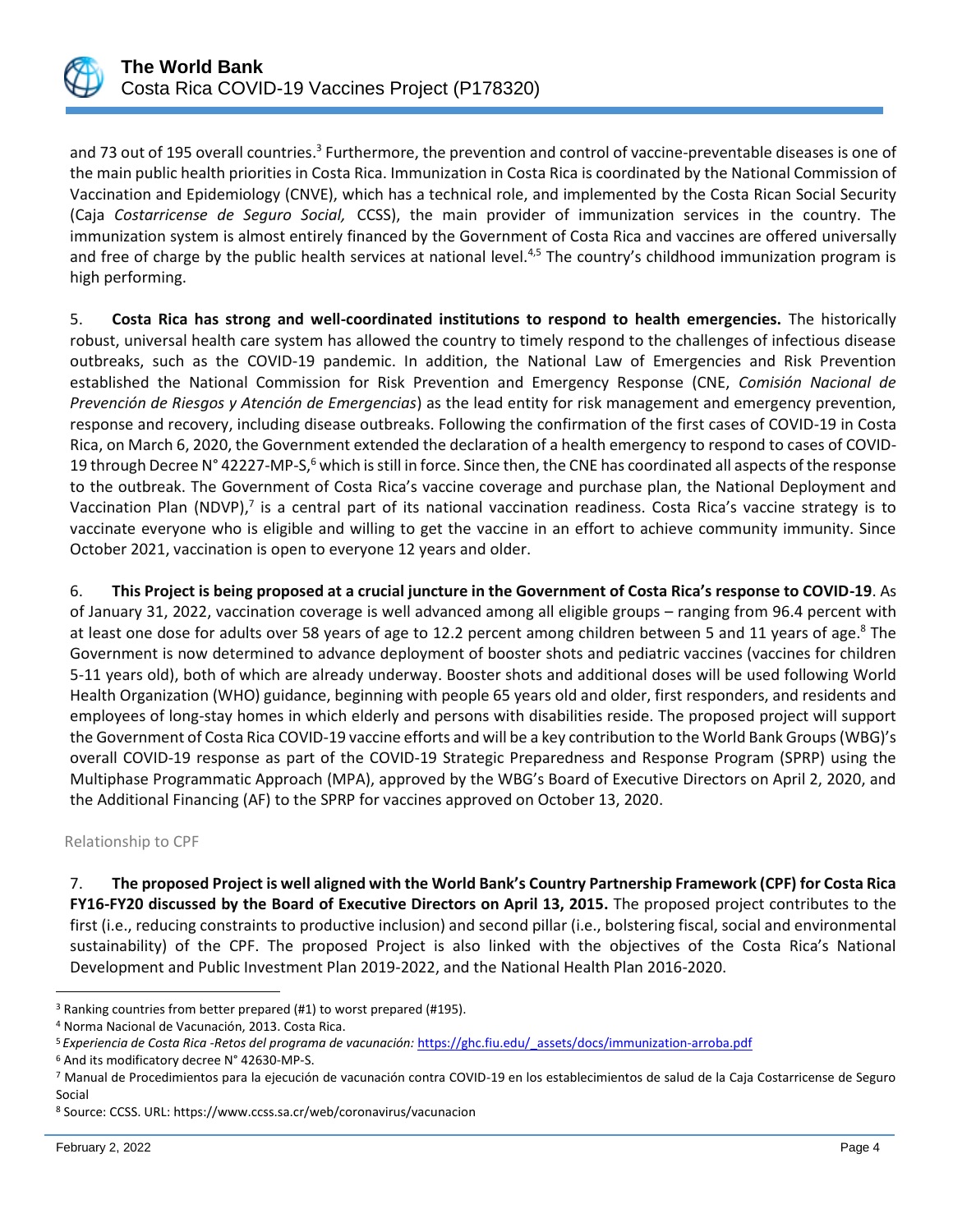

8. **The proposed operation builds on the successful engagement between the Government of Costa Rica and the WBG, and on lessons learned in the implementation of the WBG health portfolio.** Finally, the proposed Project activities build on recent analysis and incorporate recommendations from a WBG report on efficiency of spending in the health sector and opportunities to improve the budget allocation and expenditure in the health sector.

## **B. Proposed Development Objective(s)**

The Project Development Objective (PDO) is to increase COVID-19 vaccination coverage among the population of Costa Rica.

Key Results (From PCN)

- 9. **The proposed PDO will contribute towards enabling affordable, safe, and equitable access to vaccines in Costa Rica through the financing of the purchase of COVID-19 vaccines.** The following key indicator will be used to track progress towards the PDO:
	- Percentage of total population vaccinated with WB-financed vaccines (disaggregated by sex).

## **D. Concept Description**

10. **The proposed Project will support the implementation of Costa Rica's NDVP to respond to the COVID-19 pandemic.** The project will give the country the resources needed to advance deployment of booster shots and pediatric vaccines (vaccines for children 5-11 years old) that meet the World Bank's vaccine approval criteria and thus expand the response to the pandemic. The proposed Project, expected to cover the procurement of vaccines and ancillary materials, would play an important role in continuing to provide affordable, safe, and equitable access to vaccines in the country and is aligned with the Government of Costa Rica's vision, principles, and strategy outlined in their NVDP. The proposed Project is designed around two components.

11. **Component 1: COVID-19 Vaccines and ancillary products.** This component will primarily support the purchase of COVID-19 vaccines and vaccination ancillary products, such as needles, syringes, alcohol, and Personal Protective Equipment (PPE) for vaccinators, part of which will be through retroactive financing. Specifically, this will include the purchase of approximately 3.5 million doses of COVID-19 vaccines that meet the World Bank's VAC, including 1.7 million pediatric doses, which could cover up to 850,000 children ages 5-11 years old with a two-dose regime. In addition, while the main use of the vaccines will continue to focus on increasing vaccination coverage of two doses, especially among the younger population, a significant proportion of the doses could also be used as a third dose to boost immunity in the population that has received two doses at least six months ago, potentially covering up to 1.8 million people. The implementation of booster shots will follow WHO guidelines prioritizing employees of first responder institutions, employees and residents of long-term care settings and people 65 years old and older. The component will support CNE by reimbursing funds used to secure vaccine contracts, that the CNE will in turn use to continue financing NDVP related activities.

12. **Component 2. Project Management and Monitoring.** This component will finance project management activities, and administrative and human resources to manage the Project. The main activities will be carried out by the CNE as the Project Implementation Unit (PIU) working closely with the CCSS and the CNVE and will include: (i) financial management (FM), procurement, environmental and social standards requirements; and (ii) monitoring and evaluating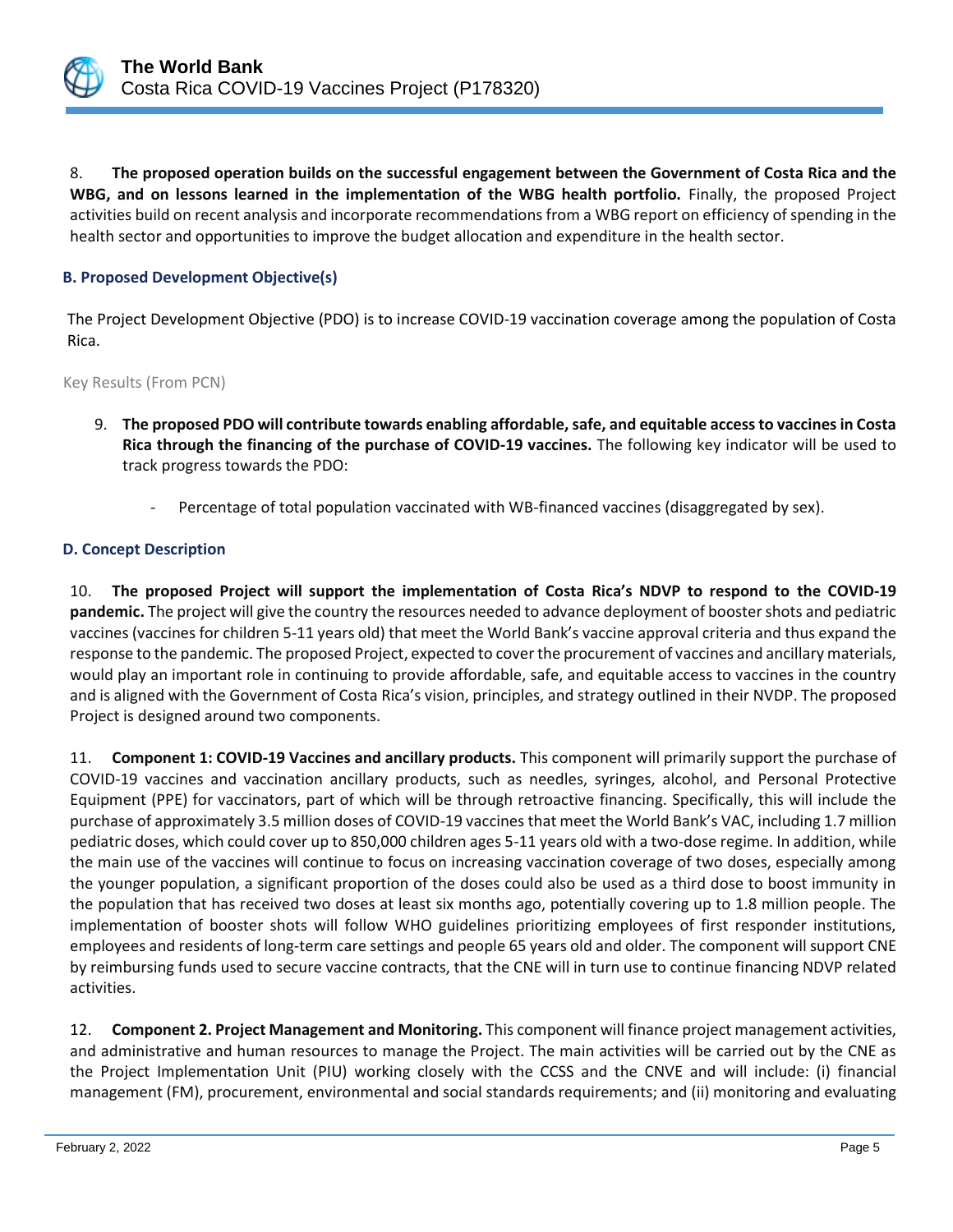

the Project. These costs may include additional staffing and training of the PIU and technical consultants, and other operating costs. These activities will be carried out in accordance with WBG guidelines and procedures.

| <b>Legal Operational Policies</b>                                  | Triggered? |
|--------------------------------------------------------------------|------------|
| Projects on International Waterways OP 7.50                        | No.        |
| Projects in Disputed Areas OP 7.60                                 | No.        |
| Summary of Screening of Environmental and Social Risks and Impacts |            |

## **Environmental Risk Rating**

13. The Environmental risk rating is considered Substantial because of the inherent occupational and community health and safety risks and the management of medical waste under a sanitary emergency context where existing resources and capacity of health facilities continue to be stretched as a result of COVID-19 and the spread of new variants. The project aims to support Costa Rica's NDVP through the acquisition, distribution, and application of vaccines, as well as ancillary vaccination materials, such as needles, syringes, alcohol, and PPE for vaccinators (part of which will be financed through retroactive financing). Based on available information, no major civil works are planned at this stage; however, it is possible that some minor refurbishments to existing facilities may be required to meet logistical and vaccine storage and handling needs within existing footprints. Further specifications regarding the vaccination facilities will become available during project preparation. Currently, vaccines are being administered in health centers, municipal markets, community centers, along with at-home vaccination visits. Key anticipated concerns for potential environmental risks and impacts include: (i) environmental, health and safety risks from inadequate storage, transportation, and disposal of medical waste and expired and used vaccination materials; (ii) occupational health and safety issues related to the availability, supply and appropriate use of PPE for healthcare workers, including vaccination workers; (iii) community health and safety exposure risks in the immediate vicinity of health centers and vaccination set-up locations; and (iv) ambient pollution and health and safety risks stemming from the use of chemical and other hazardous substances for cleaning and disinfection products (e.g. chlorine and other hazardous byproducts), as well as those associated with cold chain storage for the ultra-cold vaccine requirements. To properly manage and mitigate these risks and impacts, an Environmental and Social Management Framework (ESMF) will be prepared in line with the Bank's Environmental and Social Standards, the WBG Environment, Health and Safety (EHS) Guidelines, WHO's COVID-19 specific response guidelines for medical, biosafety and vaccination matters, and national COVID-19 related guidelines for medical waste management, vaccination and cleaning and disinfection procedures. The ESMF will include an Infection Control and Waste Management Plan (ICWMP) for the vaccination program, including corresponding training and monitoring requirements, as well as a Medical Waste Management Plan (MWMP) for the vaccination centers, including those that could be set up outside of existing health facilities such as schools, communal centers or parking lots (to be confirmed during project preparation). The ESMF will ensure that comprehensive procedures and requirements are in place for the safe handling, transportation, storage, and processing of COVID-19 vaccination materials, safety of medical workers and hospital staff, as well as safe management of wastes, including biohazardous wastes, resulting from project activities. The ESMF will further assess the potential increase in waste volume associated with vaccination activities that may occur at the designated vaccination facilities and which could comprise the implementation of waste management plans requiring additional funding to effectively manage the increased biological risk. The ESMF will specify compliance monitoring and reporting requirements; Labor Management Procedures (LMP) will describe the rights and protections for project workers, including vaccination workers, as well as a dedicated labor grievance redress mechanism (GRM) for workers. In addition to the ESMF, the MoH and CCSS will meet those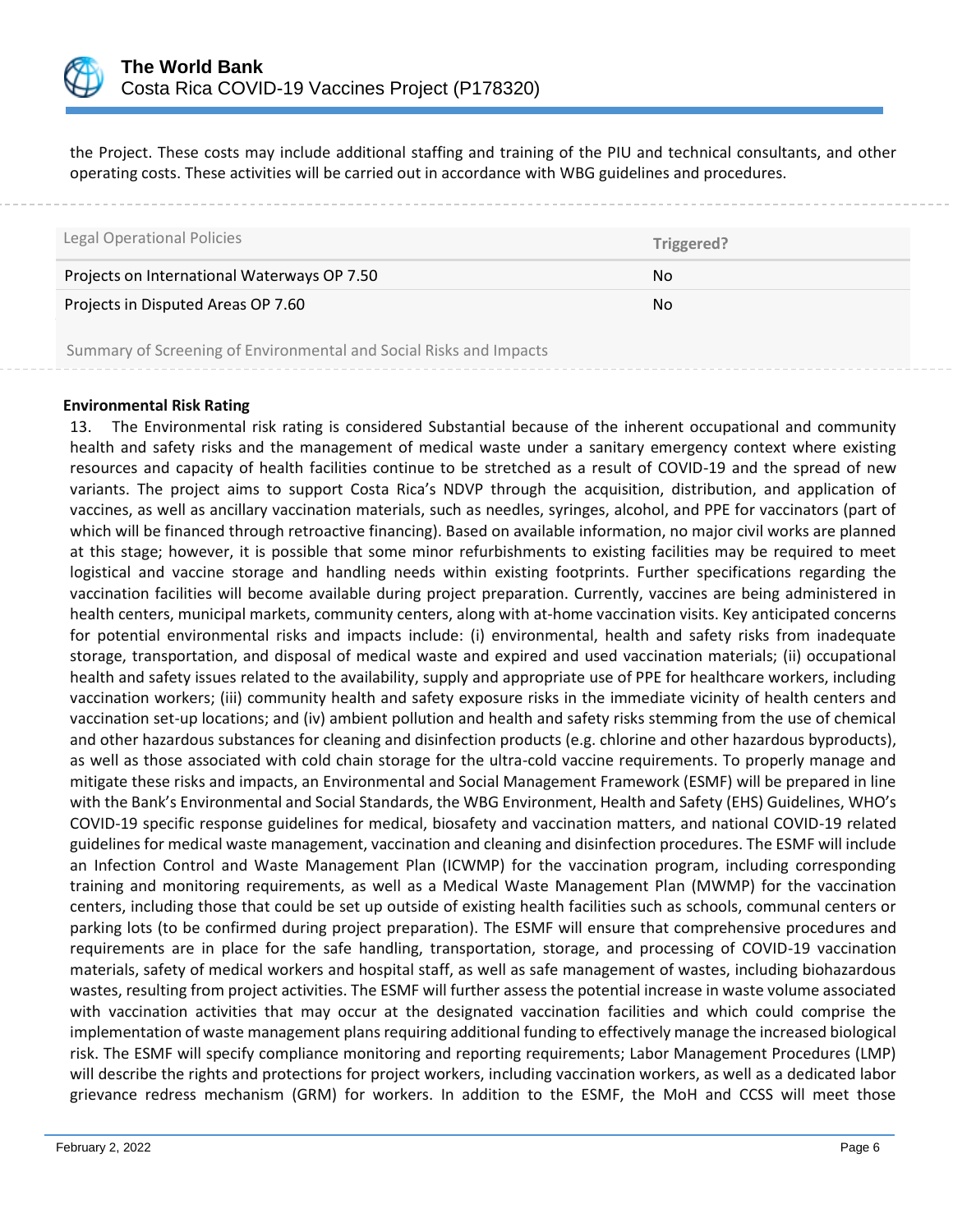

requirements detailed in the project's Environmental and Social Commitment Plan (ESCP) to be prepared.

### **Social Risk Rating**

14. The social risks are considered Substantial at this stage. The Project will not involve resettlement, land acquisition or greenfield construction, and the Project will support the ongoing vaccine rollout in Costa Rica. Vaccination rates in Costa Rica are comparatively high in the region, with a broad territorial outreach that has progressively encompassed all vulnerable groups, including irregular migrants who were initially unable to access free vaccination. Despite the general success of the rollout, some key social risks should be considered, particularly as new variants spread and the general unpredictability of the virus forces health authorities to adapt and reassess their current strategies. Since December 2020, the Government of Costa Rica has developed measures to implement its NDVP. As the CCSS advances in its vaccination objectives, it is necessary that disadvantaged and vulnerable groups continue receiving awareness about the availability and safety of vaccines, including people living in rural communities with difficult access to the national health system, Indigenous People who face discrimination and have a historical mistrust of traditional health approaches, and other discriminated minorities such as LGBTI people and persons with disabilities, particularly those living in poverty. Initially vaccines were only being administered in health centers, however over time additional facilities were added such as markets, community centers, as well as house-to-house visits. No external security forces are being employed in vaccination centers. The CCSS ensure health safety of personnel in charge of administrating vaccines through the provision of PPE. The NDVP provides services including vaccination, supplies and communication based on the urgency of the need, in line with the latest data related to the prevalence of the cases and respective vaccination deployment strategy. The Plan states that, during the first phases, some evidence of identification will be necessary, to keep a registry of vaccinated people and follow up with the two-jab inoculation process. Additional discussions with the CCSS indicated that refugees, asylum seekers, and others without proof of formal status in-country are eligible, however these details will be further discussed with the CCSS to ensure there is no ex-ante exclusion of a specific population. As stated in the NDVP, previously coordinated inoculations could be carried out at the person's home (particularly for elderly or people with disabilities who cannot mobilize to a health center). For this, measures to prevent and monitor the risk of Sexual Exploitation and Abuse/Sexual Harassment (SEA/SH) will be described in the ESMF. No forced vaccination of the general adult population is in place. However, on September 28, 2021, the Government of Costa Rica announced that the vaccine against COVID-19 will be mandatory for all public employees and private employers who have chosen to incorporate mandatory vaccination of workers in their internal labor regulations. To ensure the inclusion of all sectors of society, the MoH, CNE and CCSS carry out an ongoing communications strategy, producing infographics, media spots and social media information; the ESMF and the SEP will assess if these messages are inclusive and comprehensive. The SEP will also contain criteria to develop measures for stakeholders that ensure consultation before and during the vaccination program activities and how grievances can be reported and are being addressed and resolved by the authorities.

#### **CONTACT POINT**

#### **World Bank**

Eleonora Del Valle Cavagnero, Carolyn J. Shelton Senior Economist

#### **Borrower/Client/Recipient**